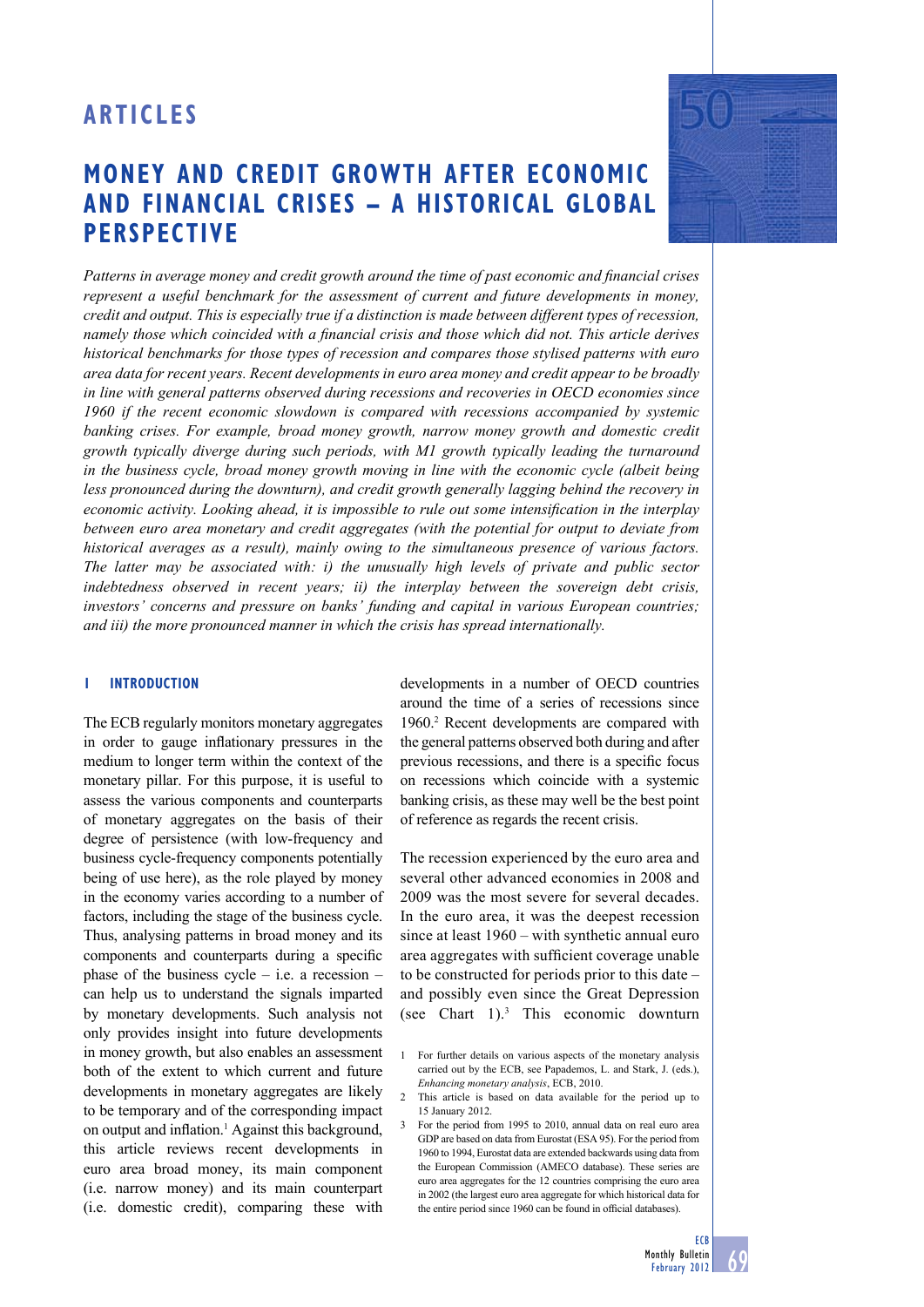



coincided with widespread tensions in financial markets and was linked to difficulties in the banking sector, the bursting of asset price bubbles and a slowdown in credit growth both in a considerable number of euro area countries and in several other advanced economies. The economic and financial crisis significantly affected the growth of money and credit. In 2010, for example, euro area broad money growth and domestic credit growth were the weakest they had been since at least 1960 in both real and nominal terms (see Chart 2).<sup>4</sup> Both in nominal and in real terms, narrow money growth declined markedly in 2008, before recovering, thereby confirming its leading indicator properties as regards turning points in real GDP growth. Similar developments were observed for several other advanced economies.

Despite the fact that the recent economic and financial crisis was, in some respects, unprecedented in the period since the Second World War, it is still possible to learn lessons by comparing those developments with other

#### **Chart 2 Euro area broad money and domestic credit growth**





recessions and financial crises in advanced economies over the past five decades. Indeed, the general patterns observed in past episodes sharing some similarities with the recent crisis may prove a useful point of reference as regards assessing the current behaviour of money and credit and gaining insight into their future development. Needless to say, every crisis has unique characteristics, something that should be borne in mind in order to avoid mechanically applying historical patterns to the current situation. Furthermore, it is important not only to assess historical regularities and any related uncertainty, but also to examine any factors which may imply deviations from these general patterns.

<sup>4</sup> For the period from 1980 to 2010, annual data on euro area monetary and credit aggregates and consumer prices (which are used to deflate money and credit series) are based on data from the ECB. For the period from 1960 to 1979, ECB data are extended backwards using data from the European Commission (AMECO database). These series are euro area aggregates for the 12 countries comprising the euro area in 2002 (the largest euro area aggregate for which historical data for the entire period since 1960 can be found in official databases).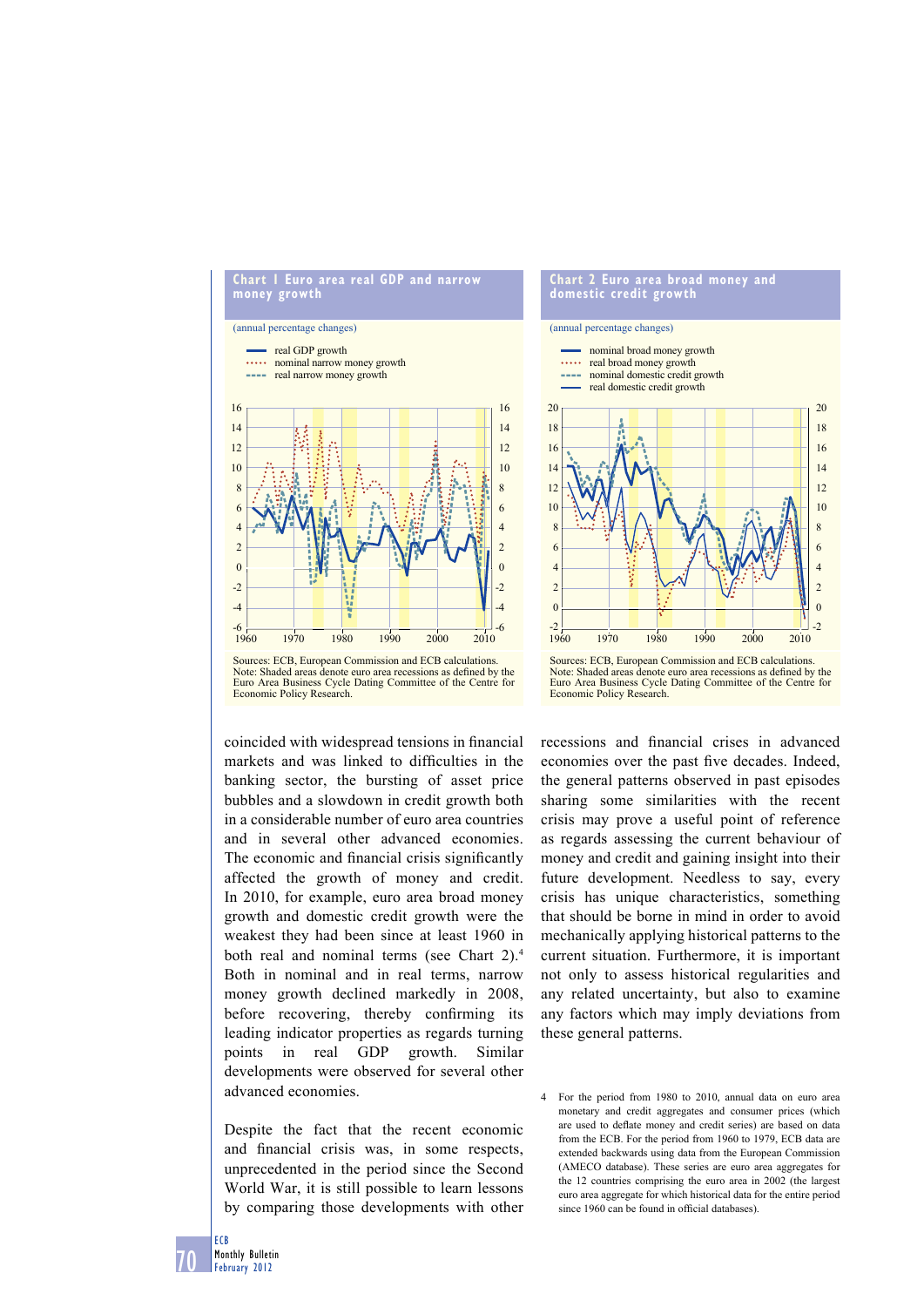Money and credit growth after economic and financial crises – a historical global perspective

This article is organised as follows. Section 2 provides an overview of general developments in the growth of broad money, narrow money and domestic credit around the time of recessions in OECD countries from 1960 to 2010, with a specific focus on certain types of recession. Since this concerns short to medium-term developments in output, the main focus will be on monetary and credit aggregates expressed in real terms. Section 3 then discusses the main factors which can explain the various patterns observed in money and credit growth around the time of recessions. This section also highlights the specific factors that may potentially result in euro area money and credit growth deviating from historical averages. On the basis of the analysis presented, some broad conclusions are drawn in respect of any future recovery in euro area money and credit growth.

#### **2 PATTERNS IN MONEY AND CREDIT GROWTH AROUND THE TIME OF CRISIS PERIODS**

Recessions are a recurrent phenomenon in all advanced economies. This can be seen, for example, by applying a simple rule of thumb whereby recessions are defined as periods of one or more years of negative annual real GDP growth. This does not capture all recessions as they are typically defined, capturing only the more severe episodes. However, even using such a definition, countries with advanced economies for which historical data are available (in this case, 12 euro area countries and 11 other OECD countries) experienced 87 recessions between 1960 and  $2010$  (see Chart 3).<sup>5</sup> Those 87 recessions had an average duration of 1.4 years, which corresponds to an 11% probability of a country experiencing a recession in any given year.

Financial crises were also far from rare in that period. For example, according to a widely used chronology of banking crises, $6$  the 23 OECD countries considered experienced 24 banking crises (i.e. periods of one or more years of banking crisis), which lasted four



Sources: ECB, European Commission and ECB calculations. Notes: 23 OECD countries are considered: 12 euro area countries and 11 other OECD countries (see footnote 5). For definitions of recessions and banking crises, see the main text and footnote 8.

years on average, implying a probability of around 8% of a country experiencing a banking crisis in any given year. In the sample under consideration, 23 episodes were characterised by both a recession and a banking crisis (i.e. with the banking crisis occurring either in the same year as the recession or in the years directly preceding or following it). According to the data, the time periods featuring widespread recessions and recessions accompanied by banking crises are the mid-1970s, the early 1980s, the early 1990s and the period from 2008 to 2010.

<sup>5</sup> The following euro area countries are considered: Austria, Belgium, Finland, France, Germany, Greece, Ireland, Italy, Luxembourg, the Netherlands, Portugal and Spain. The other OECD countries considered are: Australia, Canada, Denmark, Iceland, Japan, New Zealand, Norway, Sweden, Switzerland, the United Kingdom and the United States.

<sup>6</sup> See Reinhart, C. and Rogoff, K., *This time is different. Eight centuries of financial folly*, Princeton University Press, Princeton, 2009 (particularly Data Appendix A.3).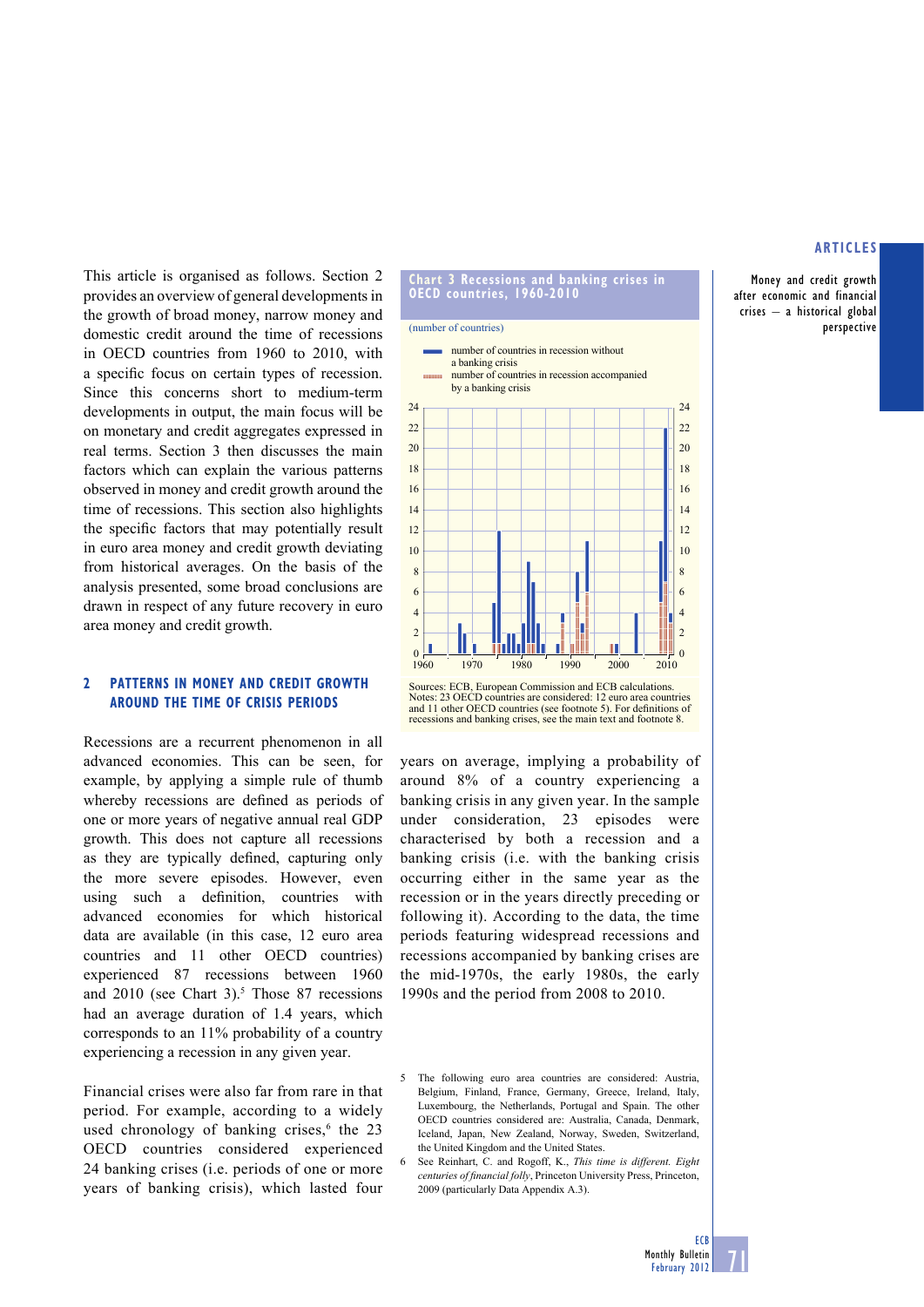## **AVERAGE BROAD MONEY GROWTH AROUND THE TIME OF CRISIS PERIODS**

Broad money<sup>7</sup> growth tends to be a good leading indicator of consumer price inflation in the medium to longer term. However, business cycle-related developments in real broad money growth are also linked to real GDP growth. Indeed, at those frequencies, money demand is also influenced by portfolio considerations related to developments in economic activity. Experience in advanced economies over the past five decades suggests that, on average, real broad money growth tends to decline around recession periods in line with real GDP growth (albeit less markedly and remaining in positive territory; see Chart 4). Moreover, troughs in real broad money growth tend to coincide with those in real GDP growth, and recoveries in money growth following recessions tend to take place at a relatively moderate pace. The fact that real broad money growth moves in line with – but declines less strongly than – real GDP growth during recessions may reflect various factors, such as:

#### **Chart 4 Average real broad money growth around the time of recessions and banking crises**





- average for recessions featuring a banking crisis **ALLET** average for all recessions
- euro area (T=2009)



Sources: ECB, European Commission, BIS, IMF, OECD and ECB calculations. Notes: 23 OECD countries are considered: 12 euro area countries

and 11 other OECD countries (see footnote 5). Averages are based on country data, so euro area aggregates are not included.<br>Period "T" represents the first year of recession. For definitions of recessions and banking crises, see the main text and footnote 8. Euro area data for 2011 are estimates based on data up to the November of that year.

i) portfolio shifts towards more liquid and less risky instruments, with the aim of reducing portfolio risk or for precautionary purposes; and ii) the need to compensate for declines in disposable income growth and smooth consumption expenditure by reducing the amount of savings allocated to long-term financial investments. In the upswing, portfolio shifts into more risky assets might explain why broad money growth does not recover as strongly as output. The variability of real broad money growth tends to be significant around the time of recessions, as exemplified by the average difference of 6 percentage points between the upper and lower quartiles. Recent developments in euro area real M3 growth appear similar to those observed, on average, in previous recessions – albeit with growth continuing to decline in 2010, despite the recession having ended. Having said that, a delayed recovery of this kind appears typical of recessions accompanied by a banking crisis.<sup>8</sup> Accordingly, the slight recovery observed in euro area real broad money growth in 2011 was also broadly in line with previous recessions featuring a banking crisis.

# **AVERAGE NARROW MONEY GROWTH AROUND THE TIME OF CRISIS PERIODS**

Growth in real narrow money, $9$  M1, tends to be closely related to growth in real activity. However, while it is a less reliable indicator of the strength of real GDP growth, real M1 growth tends to be a good leading indicator of turning points in economic growth. Thus, while, for the

- Broad money is approximated here by M3 or, where this is not possible, M2. These series are deflated using harmonised indices of consumer prices or, where this is not possible, consumer price indices. The principal data sources are the ECB and the European Commission (AMECO database), with missing data obtained from the BIS (BISM database), the IMF (IFS database) and the OECD (Economic Outlook database). Averages are based on country data, so do not include euro area aggregates.
- 8 Recessions accompanied by banking crises are defined as recessions (i.e. periods of one or more years of negative real GDP growth) featuring a banking crisis either during the recession or in the years directly preceding or following it. Using this definition, of the 87 recessions considered in the sample, 23 also saw a banking crisis, including 17 in the period before 2007. The evidence does not change significantly if averages exclude the recessions of 2008-10.
- Narrow money is measured here by M1 for all countries. For data treatment and sources, see footnote 7.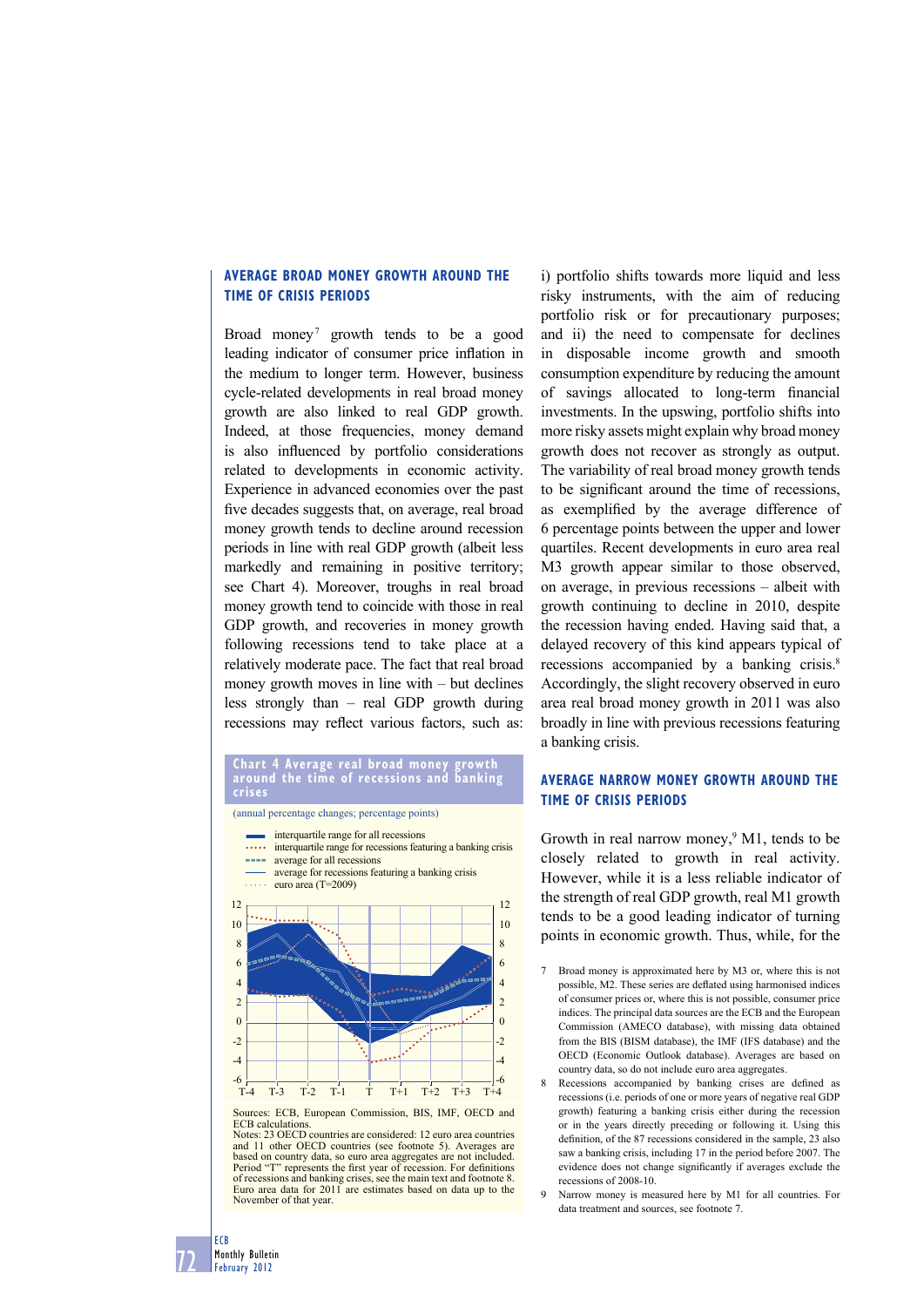Money and credit growth after economic and financial crises – a historical global perspective

sample under consideration, the average correlation between real narrow money growth and real GDP growth is significant, but not very substantial (23%), the informational content of real M1 growth just before and after recessions appears to be highly valuable. Indeed, it appears that, on average, real M1 growth tends to decline to levels close to zero in the year preceding a recession, before beginning to slowly recover in the first year of recession (see Chart  $5$ ). However, where recessions coincide with a banking crisis, real M1 growth generally tends to decline further in the first year of recession. This suggests that, on average, broad and narrow money growth tend to diverge during the first year of recession, although this is less likely where recessions feature a banking crisis. This divergence is likely to reflect the differing degrees of liquidity of the main components of broad money, with narrow money attracting funds in periods of heightened uncertainty at the

# **Chart 5 Average real narrow money growth around the time of recessions and banking**

(annual percentage changes; percentage points)



Sources: ECB, European Commission, BIS, IMF, OECD and ECB calculations. Notes: 23 OECD countries are considered: 12 euro area countries

and 11 other OECD countries (see footnote 5). Averages are based on country data, so euro area aggregates are not included.<br>Period "T" represents the first year of recession. For definitions of recessions and banking crises, see the main text and footnote 8. Euro area data for 2011 are estimates based on data up to the November of that year.

expense of other components (e.g. owing to the lower opportunity costs of holding currency and overnight deposits during such periods) and allowing faster action in terms of reallocating funds in response to changes to the economic outlook.

The variability of real narrow money growth around the time of recessions is clearly higher than that of real broad money growth, as indicated by the average difference of 9 percentage points between the upper and lower quartiles. Recent developments in euro area real M1 growth appear to have deviated somewhat from these general patterns, particularly with regard to the strong recovery observed in 2009 and its subsequent decline. These latest developments, to a large extent, do not conform to general historical patterns as regards the period following a recession – whether with or without a banking crisis. Consequently, such developments are probably linked to factors specific to the last few years, especially the particularly high degree of uncertainty and volatility.

## **AVERAGE DOMESTIC CREDIT GROWTH AROUND THE TIME OF CRISIS PERIODS**

Real domestic credit growth<sup>10</sup> tends to be highly synchronised with real GDP growth and often appears to lag slightly behind turning points in the growth of real economic activity. This is confirmed by patterns in average domestic credit growth around the time of crisis periods in OECD countries over the past five decades. For example, real credit growth has tended to decline in the two years immediately preceding a recession and then decline further the following year, before recovering only gradually in

10 Domestic credit is approximated here by loans issued by the banking sector to domestic residents other than banks. Historical data mainly concern credit, rather than just loans to residents (i.e. they include other forms of claim on the non-financial private sector, such as corporate bonds), so data on loan growth are extended backwards using data on domestic credit growth. These series are deflated using harmonised indices of consumer prices or, where this is not possible, consumer price indices. The principal data sources are the ECB, the BIS (BISM database) and the IMF (IFS database). Averages are based on country data, so euro area aggregates are not included.

**ECB**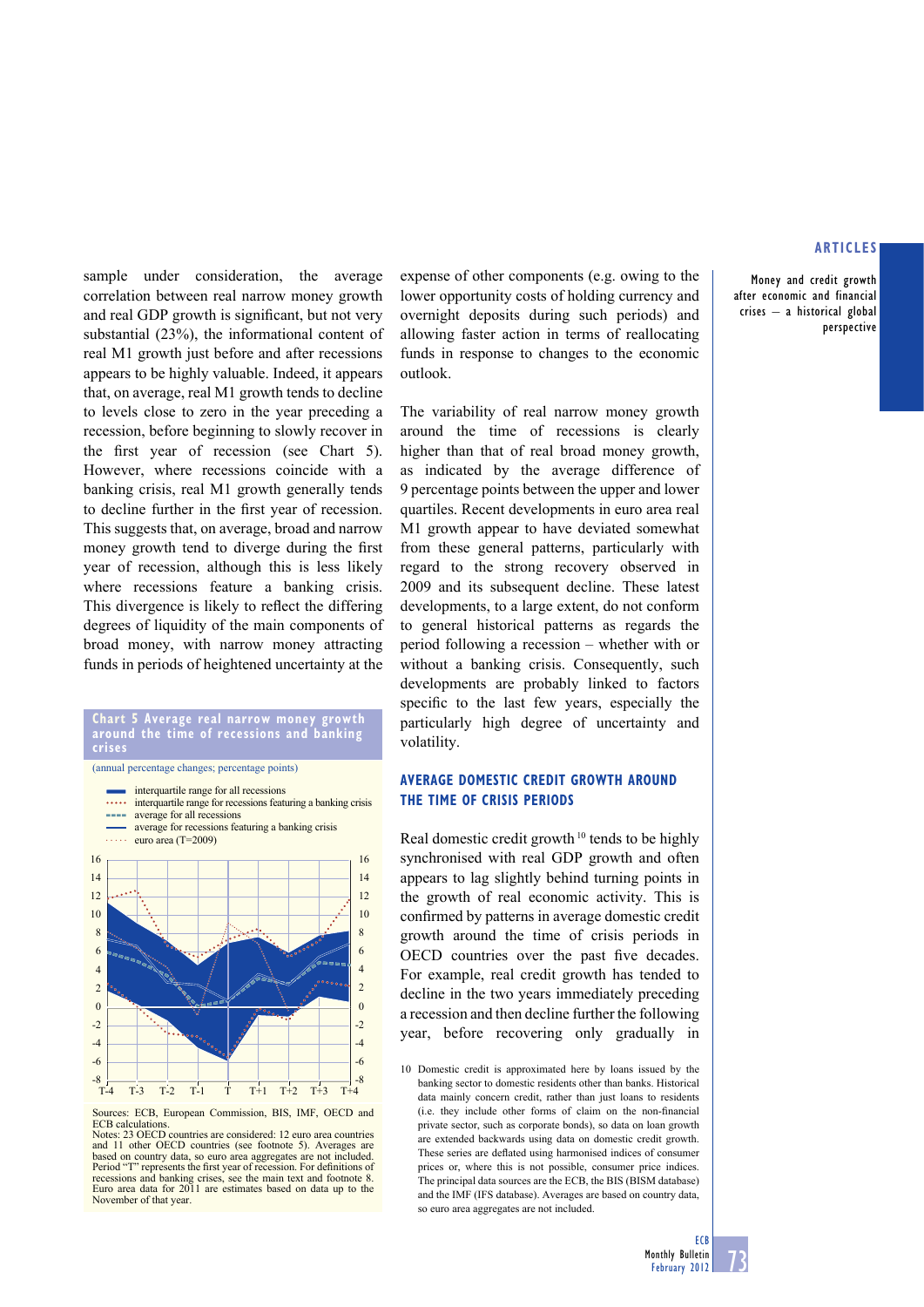subsequent years (see Chart 6). Real credit growth generally tends to decline more markedly where recessions are accompanied by banking crises, even turning negative in the two years following the first year of recession. This indicates that broad money growth and its main counterpart (i.e. domestic credit growth) tend to diverge after the first year of recession. This is likely to reflect the "credit-less" recoveries which are often observed and can be linked to various factors. First, while broad money is supported by the aforementioned shifting of funds towards more liquid assets, banks may find it increasingly difficult to attract funds in capital markets. This, in turn, implies a tightening of their balance sheets, a reduction in loan supply and the need to pursue deleveraging during recessions (with deleveraging potentially extending into the initial recovery phase until the sustainability of the recovery becomes clear). Needless to say, these problems are more

# **Chart 6 Average real domestic credit growth around the time of recessions and banking**

(annual percentage changes; percentage points)



Sources: ECB, European Commission, BIS, IMF, OECD and ECB calculations. Notes: 23 OECD countries are considered: 12 euro area countries

and 11 other OECD countries (see footnote 5). Averages are based on country data, so euro area aggregates are not included.<br>Period "T" represents the first year of recession. For definitions of recessions and banking crises, see the main text and footnote 8. Euro area data for 2011 are estimates based on data up to the November of that year.

severe in the case of recessions accompanied by a banking crisis, which are often characterised by a decline in total bank assets and a decrease in the size of banks' loan portfolios (in real terms).<sup>11</sup> Second, in order to limit the share of nonperforming loans (which tends to increase during recessions), and given asymmetric information problems such as adverse selection and moral hazard, banks may prefer to restrict the volume of loans granted, rather than predominantly adjusting lending rates. Third, in the initial phases of a recovery, non-financial corporations may favour using internal sources of funding, marketbased funding and intra-company loans, in order to finance their investment needs, to contain their exposure to the banking system and to limit their indebtedness ratios.

As regards the degree of variability seen in real credit growth around the time of recessions, this appears relatively high compared with that of real broad money growth, and only slightly lower than that of real narrow money growth (the average difference between the upper and lower quartiles being 8 percentage points). Developments in euro area real domestic credit growth over the past few years are broadly in line with those observed in previous recessions accompanied by banking crises.

Overall, the following conclusions emerge from the evidence presented. On average, real broad money growth tends to move in line with real GDP growth around the time of a recession, while real narrow money growth tends to lead the turnaround in economic activity and real domestic credit growth tends to lag behind the business cycle. As a result, both the main component and the main counterpart of broad money have a tendency to diverge from M3 growth around the time of a recession and in the initial phases of a recovery. Such divergence has, to some extent, also been observed for certain notable historical episodes, such as the Great Depression in the United States and the "lost decade" in Japan

<sup>11</sup> See, for example, the evidence reported in Box 3 ("The banking sector during systemic crises: lessons from the past") in the article entitled "The latest euro area recession in a historical context", *Monthly Bulletin*, ECB, November 2009.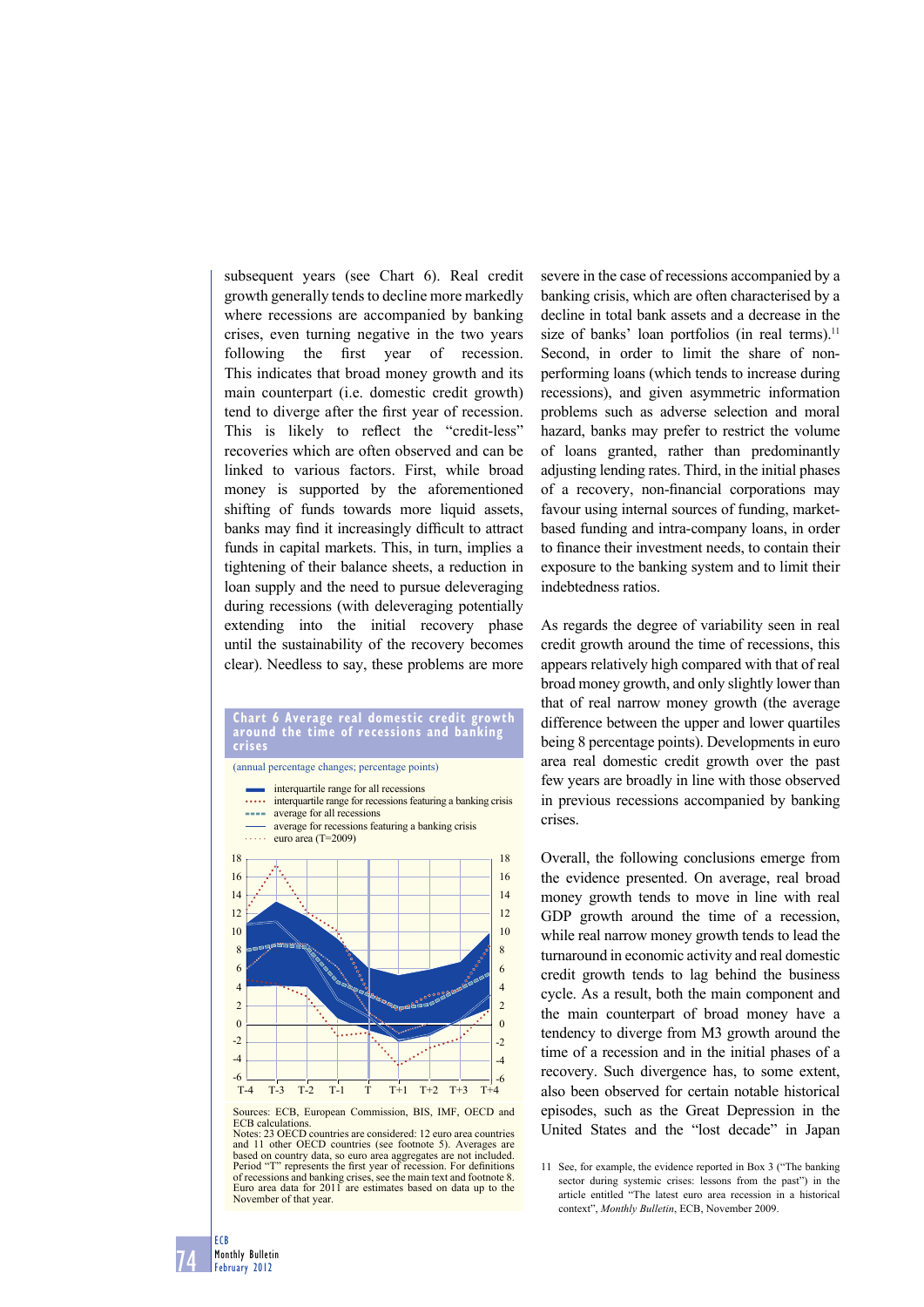Money and credit growth after economic and financial crises – a historical global perspective

(which are considered in Boxes 1 and 2 respectively). The evidence presented in these two boxes also confirms the importance of any accompanying banking crisis in terms of the pattern of money and credit growth. Real narrow money growth and, to a lesser extent, real domestic credit growth tend to exhibit a much greater degree of variability than real broad

money growth around the time of recessions featuring a banking crisis. Recent developments in euro area monetary and credit aggregates tend to conform to these general patterns, particularly when recessions featuring banking crises are taken as a point of reference (albeit with the possible exception of real M1 growth, the volatility of which has been more marked than usual).

#### **Box 1**

## **MONEY AND CREDIT IN THE UNITED STATES DURING THE GREAT DEPRESSION**

The severity and nature of the recent financial crisis have led several commentators to draw comparisons with the Great Depression in the United States in the 1930s. Focusing on money and credit developments in particular, two specific observations can be made. First, during the downturn (i.e. the period from 1929 to 1933), money and credit declined significantly: the collapse in credit was of a magnitude broadly similar to that seen in economic activity over

the same period, while the contraction in money was more contained. Second, during the economic recovery, money and credit followed divergent paths. While money grew in line with economic activity, the level of credit bottomed out at a later stage and did not increase until the second half of the decade, with the economy experiencing a kind of "credit-less" recovery.

The Great Depression lasted for more than three and a half years. This severe downturn was accompanied by several banking crises (from 1930 to 1933) and a protracted period of deflation. The final banking crisis culminated in the proclamation of a week-long nationwide banking holiday in March 1933, after which the United States suspended the gold standard.

In both nominal and real terms, M2 experienced substantial declines during this episode. These declines persisted over a long period and were deep (with the annual rate of contraction reaching 20% in nominal terms and 10% in real terms), aggravated by a series of bank runs beginning in the autumn of 1930 (see Chart A). It was only after the banking holiday and the suspension of the gold standard that broad money recovered on a more sustainable basis.

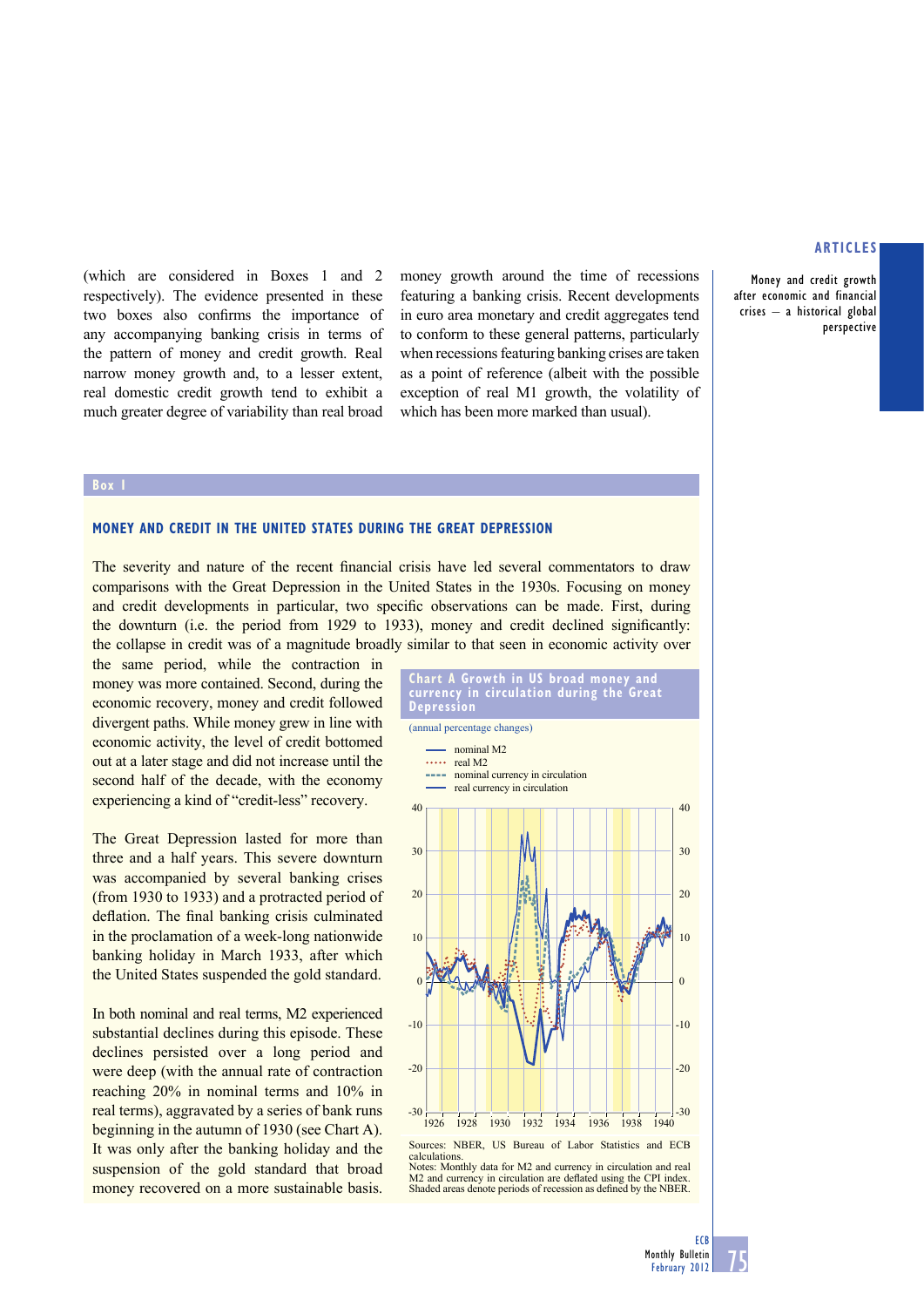Broad and narrow money returned to their pre-Depression levels in  $1936 - i.e.$  three years after the end of the recession. The decline in money reflected households' conversion of deposits into cash during the bank runs, as can be seen from the increase observed in currency in circulation in the early 1930s. At the same time, demand and time deposits held with banks decreased in nominal terms and did not begin to recover until 1933. The stable money growth observed post-1933 coincided with the economic recovery and, according to Romer<sup>1</sup>, and Friedman and Schwartz,<sup>2</sup> was prompted by capital inflows from abroad, which, in turn, reflected the unstable political situation in Europe (which was on the brink of the Second World War) and the reintroduction of the gold standard in the United States in 1934.

Turning to credit developments, real credit experienced an unprecedented contraction, both in nominal and in real terms (see Chart B). Real credit growth began decelerating rapidly in 1929 and by mid-1930 had turned



Sources: US Bureau of Economic Analysis, US Bureau of Labor Statistics and ECB calculations. Notes: Biannual data for credit are based on loan balances in June and December of each year. Real credit is deflated using the CPI index. Shaded areas denote periods of recession as defined by the NBER

negative in line with the decline in output. While the contraction during the first year of the Great Depression was not unprecedented in scale, the credit situation worsened dramatically when the severe banking crises began in October 1930. Between 1931 and 1933 the contraction of credit accelerated, with annual rates in real terms ranging between 10% and 20%, and this negative trend continued beyond the end of the economic downturn. The rate of contraction did not moderate until 1934, and annual credit growth did not turn positive until 1936 – i.e. three years after the end of the Great Depression. By that time, the cumulative contraction relative to pre-Depression levels was almost 50%.

Several factors can explain the steep decline and slow recovery in credit. First, given the depth of the economic downturn, credit might simply have responded to the decline in aggregate output and demand. However, this does not adequately explain the continued contraction in credit following the start of the economic recovery. Second, credit developments can perhaps be explained by supply constraints arising from banks' need to replenish their stock of information on borrowers, which is generally accumulated over time. This information was lost with the exceptionally large number of bank failures observed as of 1930, which ultimately saw the number of operating banks reduced by almost 50%. Changes in banks' behaviour also played a role, as the prevailing uncertainty contributed to a precautionary rise in reserve-to-deposit ratios and an increase in banks' preference for liquid assets, such as Treasury debt discountable at the Federal Reserve. The result was that a smaller share of banks' available funds could be used to

<sup>1</sup> See Romer, Christina, "What ended the Great Depression?", *The Journal of Economic History*, Vol. 52, No 4, 1992, pp. 757-784. She concludes that the surge observed in money supply (as measured by M1) could not be attributed to endogenous demand-driven adjustment, as neither the deposit-to-reserve ratio nor the deposit-to-currency ratio increased in the period between 1933 and 1940. Such changes are necessary conditions for an endogenous increase in M1, given a monetary base at a certain level.

<sup>2</sup> See Friedman, M. and Schwartz, A., *A Monetary History of the United States, 1867-1960*, Princeton University Press, Princeton, 1963.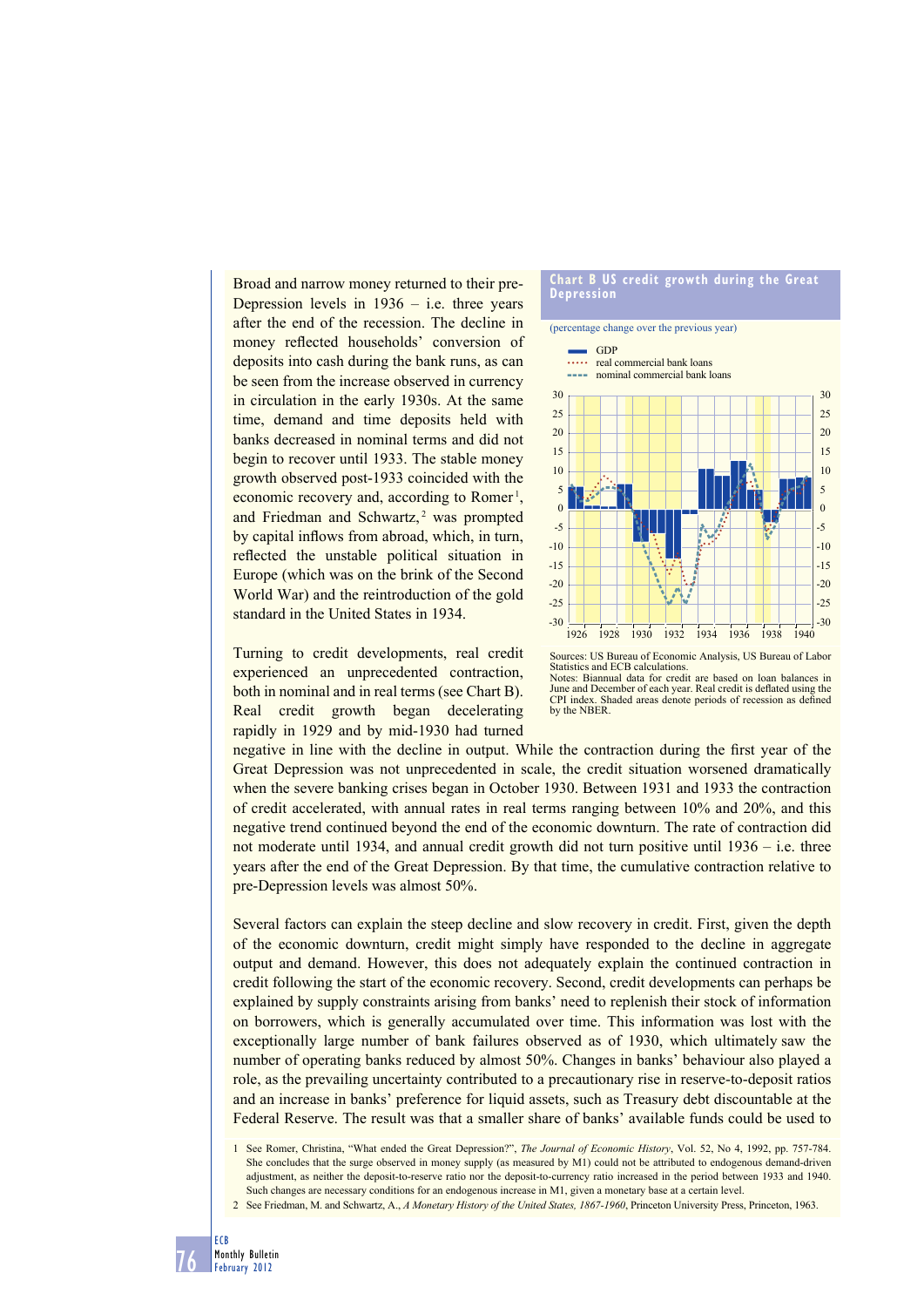Money and credit growth after economic and financial crises – a historical global perspective

issue long-term, illiquid credit to private borrowers.<sup>3</sup> Finally, credit demand factors may also have played a role, as there may have been a desire to keep debt ratios at levels lower than those observed before the Great Depression.

In conclusion, the decline seen in money and credit during the Great Depression was dramatic. The recovery was sluggish, and in the case of credit, it was not completed for a very long time. The decoupling of money and credit in the recovery phase can be explained as follows. On the one hand, the developments in money reflected the gradual return of confidence in the stability of the banking system.<sup>4</sup> This was boosted by the economic recovery and benefited from large foreign capital inflows. On the other hand, the subdued credit developments can generally be explained by supply constraints arising from banks' need to replenish their stock of information on borrowers, which had been lost during the various banking crises, as well as banks' increased preference for assets perceived as being more liquid or having better risk characteristics.

#### **Box 2**

## **LESSONS FROM ASIA: MONEY AND CREDIT GROWTH IN JAPAN DURING AND AFTER THE "LOST DECADE" AND IN EMERGING ECONOMIES IN ASIA IN TIMES OF CRISIS**

The crisis experienced by Japan during the 1990s (a period often referred to as its "lost decade") and the Asian crisis of 1997 to 1999 share some similarities with the recent economic and financial crisis in the euro area. Consequently, insight can be gained by comparing developments in money and credit growth during these two episodes. Accordingly, this box comprises two sections. The first considers money and credit growth in Japan during and after the lost decade, while the second discusses money and credit growth in emerging economies in Asia during the Asian crisis.

### **Money and credit during Japan's lost decade**

This section documents three main observations regarding money and credit developments in Japan during the 1990s. First, the trend growth rates of money and credit fell dramatically following the collapse in stock and land prices in 1990 and 1991. Second, after initially moving in line with each other, money and credit growth began to diverge with the onset of the Asian crisis in 1997. While broader monetary aggregates continued to increase at a moderate but stable pace, the recovery in economic activity following the Asian crisis was not accompanied by growth in private sector credit, which contracted for almost an entire decade. Third, the moderate growth of broad money coincided with a strong expansion in narrow money and a surge in credit to the public sector. Japan's experience suggests both that money and credit growth may remain subdued for a prolonged period of time following financial turmoil and that credit growth in particular may remain weak while deficiencies continue to prevail in the banking system.

<sup>3</sup> See Bernanke, Ben, "Non-Monetary Effects of the Financial Crisis in the Propagation of the Great Depression", *American Economic Review*, Vol. 73, No 3, 1983, pp. 257-276.

<sup>4</sup> Following the panic observed in the banking system in 1933, the United States introduced a number of measures to safeguard financial stability, including a permanent deposit insurance scheme.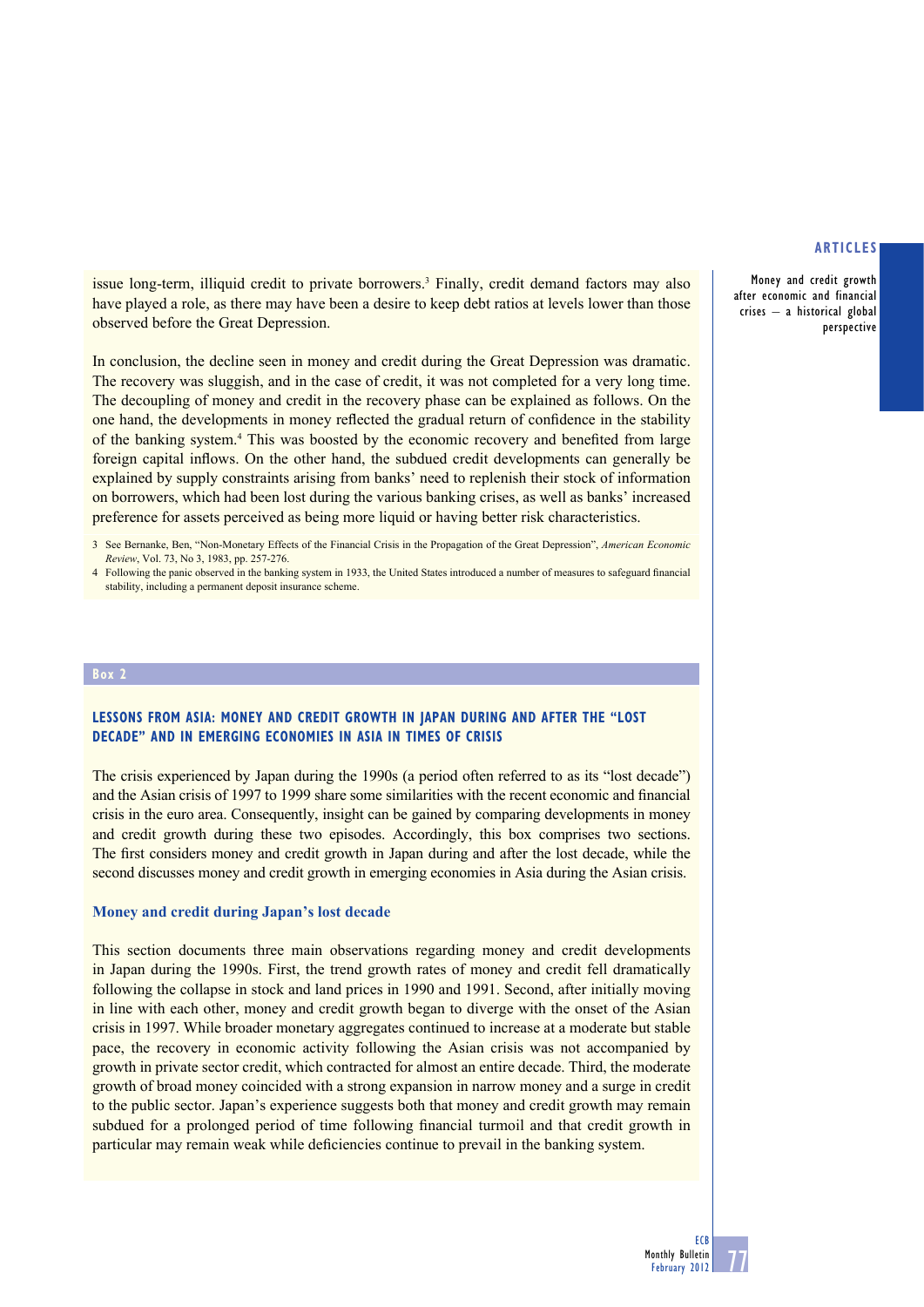Two main arguments have been put forward in the literature to explain the decoupling of money and credit in Japan during the lost decade: the "credit crunch" and "liquidity trap" hypotheses. The credit crunch hypothesis stresses the delayed regulatory response and the importance of credit supply conditions for the divergence of money and credit growth. The sharp decline observed in stock and land prices in the early 1990s resulted in large losses for the corporate sector, as well as affecting companies' creditworthiness by reducing the value of their collateral. However, this did not lead to an immediate reduction in credit. Banks continued to extend existing loans to troubled companies in order to limit defaults and loan write-offs (a process termed "zombie lending"<sup>1</sup>). In the absence of large deposit withdrawals during this period, banks had little incentive to clean up their balance sheets and instead tried to cover up problem loans. In turn, the outstanding stock of credit granted to the private sector initially remained broadly unchanged. Credit growth declined to almost zero and increased only modestly when the economy recovered in 1994 (see Chart A).



Notes: Shaded areas denote periods of recession. Data are adjusted for inconsistencies between the Bank of Japan's Monetary Survey and the IMF's IFS statistics.

It was only after a series of bank failures in 1997 that the government tackled the problem of the non-performing loan overhang by introducing legislation that limited forbearance and forced the recapitalisation of weak banks. Many commentators have concluded that the protracted period of credit contraction that followed was a consequence of procrastination with regard to the cleaning-up of problem loans.<sup>2</sup> Indeed, empirical research finds that the loan losses resulting from prudential reforms in 1997 had a negative effect on banks' capital buffers, which, in turn, limited their ability to extend credit to private companies.<sup>3</sup> Instead, banks increased their exposure to government debt, which carried a risk weight of zero and did not, therefore, imply any additional capital requirements.

By contrast, proponents of the liquidity trap hypothesis argue that the decoupling of narrow and broad money growth was the result of Japan falling into a situation where nominal interest

<sup>3</sup> See, for instance, Watanabe, W., "Prudential Regulation and the 'Credit Crunch': Evidence from Japan", *Journal of Money, Credit and Banking*, Vol. 39, No 2-3, 2007, pp. 639-665; and Woo, D., "In Search of the 'Capital Crunch': Supply Factors Behind the Credit Slowdown in Japan", *Journal of Money, Credit and Banking*, Vol. 35, No 6 (Part 1), 2003, pp. 1019-1038.



<sup>1</sup> Caballero, R.J., Hoshi, T. and Kashyap, A.K., "Zombie Lending and Depressed Restructuring in Japan", *American Economic Review*, Vol. 98, No 5, 2008, pp. 1943-1977.

<sup>2</sup> See, for instance, Sekine, T., "Firm Investment and Balance Sheet Problems in Japan", *Working Paper Series*, No 99/111, IMF, Washington DC, 1999; Kanaya, A. and Woo, D., "The Japanese Banking Crisis of the 1990s: Sources and Lessons", *Working Paper Series*, No 00/7, IMF, Washington DC, 2000; and Callen, T. and Ostry, J.D., *Japan's Lost Decade. Policies for Economic Revival*, IMF, Washington DC, 2003.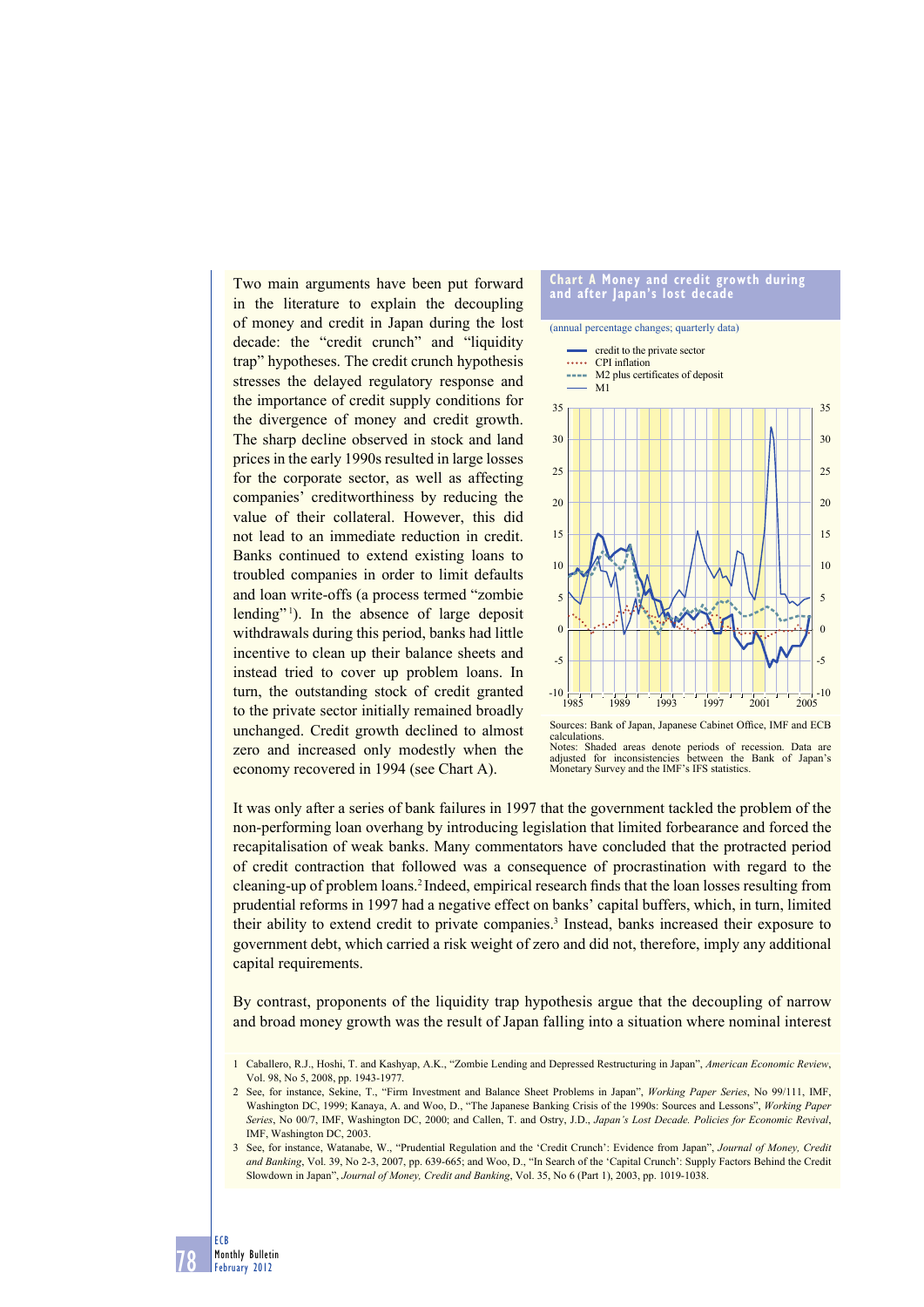Money and credit growth after economic and financial crises – a historical global perspective

rates were either at or close to zero and conventional monetary policies that increase the monetary base were rendered impotent, as base money and bonds become perfect substitutes for private investors.4

As of the mid-1990s, when interest rates approached zero, demand for money became disconnected from real economic developments. According to the liquidity trap hypothesis, this reflected an increase in precautionary demand for money amid financial instability and growing volumes of non-performing assets on banks' balance sheets.<sup>5</sup> Banks increasingly preferred liquid assets, which also began to be seen in the stronger growth of credit to the public sector (mainly via holdings of government bonds). Moreover, the zero lower bound constrained the central bank's ability to further promote private credit growth by lowering nominal interest rates, since real interest rates remained positive in the deflationary environment. Krugman<sup>6</sup> and Bernanke<sup>7</sup> argue that an earlier policy response could have helped to avoid the zero lower bound. As the persistent deflationary pressures in the economy did not disappear, the Bank of Japan eventually introduced non-conventional monetary policy measures between 2001 and 2006, conducting a policy of "quantitative easing".

## **Money and credit in emerging economies in Asia in times of crisis**

This section investigates the behaviour of monetary and credit aggregates in emerging economies in Asia during the Asian crisis of 1997 to 1999. Developments at this time are compared with the corresponding patterns during the global crisis that followed the collapse of Lehman Brothers in 2008. Although the two crises differ substantially in terms of their origins and the magnitude of the shocks involved, in both cases large capital outflows put pressure on domestic exchange rates, prompting balance of payments tensions. However, in 1997 and 1998 this was eventually associated with a banking crisis, whereas banks were much less affected in 2008 and 2009. Consequently, the emergence of a "twin crisis"  $-$  i.e. both a financial and an exchange rate crisis – led to a strong and prolonged decline both in real output and in the supply of credit to the private sector during the 1990s, as opposed to the milder contraction and faster recovery observed in recent years. The remainder of this section looks at differences between these two episodes in terms of the behaviour of monetary and credit aggregates.

A large withdrawal of funds from domestic financial markets marked the beginning of the Asian crisis of 1997 to 1999, a crisis ultimately precipitated by investors discovering that local banks were overexposed to underperforming assets. The subsequent political instability and uncertainty regarding the actual implementation of banking sector reforms resulted in markets overreacting and herding behaviour being displayed, leading to the sharp depreciation of currencies. The contraction in financial markets then led to a collapse in real GDP growth throughout the region.

In the third quarter of 2008 emerging Asian economies were also significantly affected by the global financial crisis that followed the collapse of Lehman Brothers. Deleveraging by global financial institutions and heightened risk aversion raised the cost of external financing in emerging

5 Iwata, K., *The role of money and monetary policy in Japan*, speech at the Fourth ECB Central Banking Conference on "The Role of Money: Money and Monetary Policy in the Twenty-First Century", Frankfurt am Main, 9-10 November 2006.

6 See the paper referred to in footnote 4.

7 See the paper referred to in footnote 4.

<sup>4</sup> See Krugman, P., "It's baaack: Japan's slump and the return of the liquidity trap", *Brookings Papers on Economic Activity*, Vol. 29, No 2, 1998, pp. 137-206; and Bernanke, B., "Japanese Monetary Policy: A Case of Self-Induced Paralysis", in Mikitani, R. and Posen. A. (eds.), *Japan's fi nancial crisis and its parallels to the US experience*, Institute for International Economics, Washington DC, 2000, pp.149-166.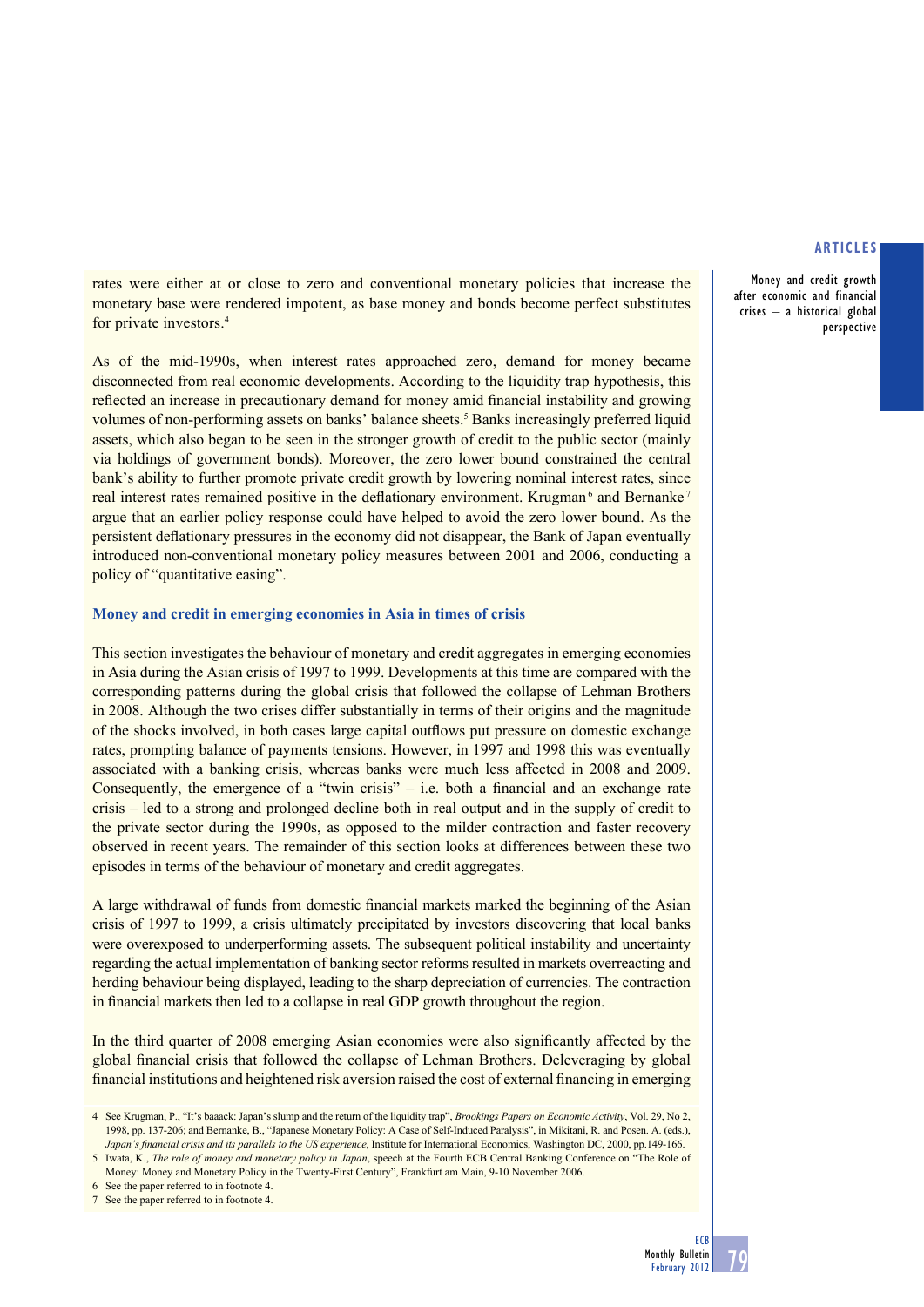

Notes: Data are for Hong Kong SAR, Indonesia, Malaysia, the Philippines, South Korea and Thailand. "T" represents the third quarter of 1997

Notes: Data are for Hong Kong SAR, Indonesia, Malaysia, the Philippines, South Korea and Thailand. "T" represents the third quarter of 2008.

markets and reduced its availability. Between the end of August and the end of November 2008, equity prices fell and the cost of credit default swaps increased throughout the region, indicating an increase in investors' perception of risk; exchange rates declined somewhat against the US dollar, but a full-blown balance of payments crisis did not develop. Moreover, thanks to proactive policy measures and sound fundamentals, output swiftly returned to pre-crisis levels.

Charts B and C show the general evolution of key monetary variables for a number of emerging Asian economies over a six-year period around the time of the Asian crisis and the collapse of Lehman Brothers in 2008. Overall, the Asian crisis had a greater impact on monetary developments in the economies selected. Domestic credit (defined as claims on the private sector) increased initially in the aftermath of both crises, yet the subsequent peak-to-trough decline during the Asian crisis was much more severe. Moreover, domestic credit did not return to pre-crisis levels until 12 quarters after the 1997 shock, whereas, with the exception of one single quarter (i.e. the third quarter of 2009), it maintained its upward trajectory following the collapse of Lehman Brothers. Meanwhile, narrow money (i.e. M1) increased more rapidly in the first four quarters after the Asian crisis broke out, before growing at a more subdued pace in the period immediately after the crisis; developments in M1 after the collapse of Lehman Brothers in 2008 were similar, albeit less striking. At the same time, there is no significant difference between the two crises in terms of the behaviour of broad money (i.e. M2). By contrast, real GDP did not return to pre-crisis levels until three years after the outbreak of the Asian crisis, as opposed to five quarters after the collapse of Lehman Brothers.

Despite differences in terms of the origins and magnitudes of the two shocks, the heterogeneous impact of these two crises on money and credit growth can, to a large extent, be explained by the significantly weaker banking system in emerging Asian economies in the late 1990s and the constrained political environment at that time. In that crisis, the Asian banking system as a whole was highly vulnerable to external short-term funding pressures; moreover, the majority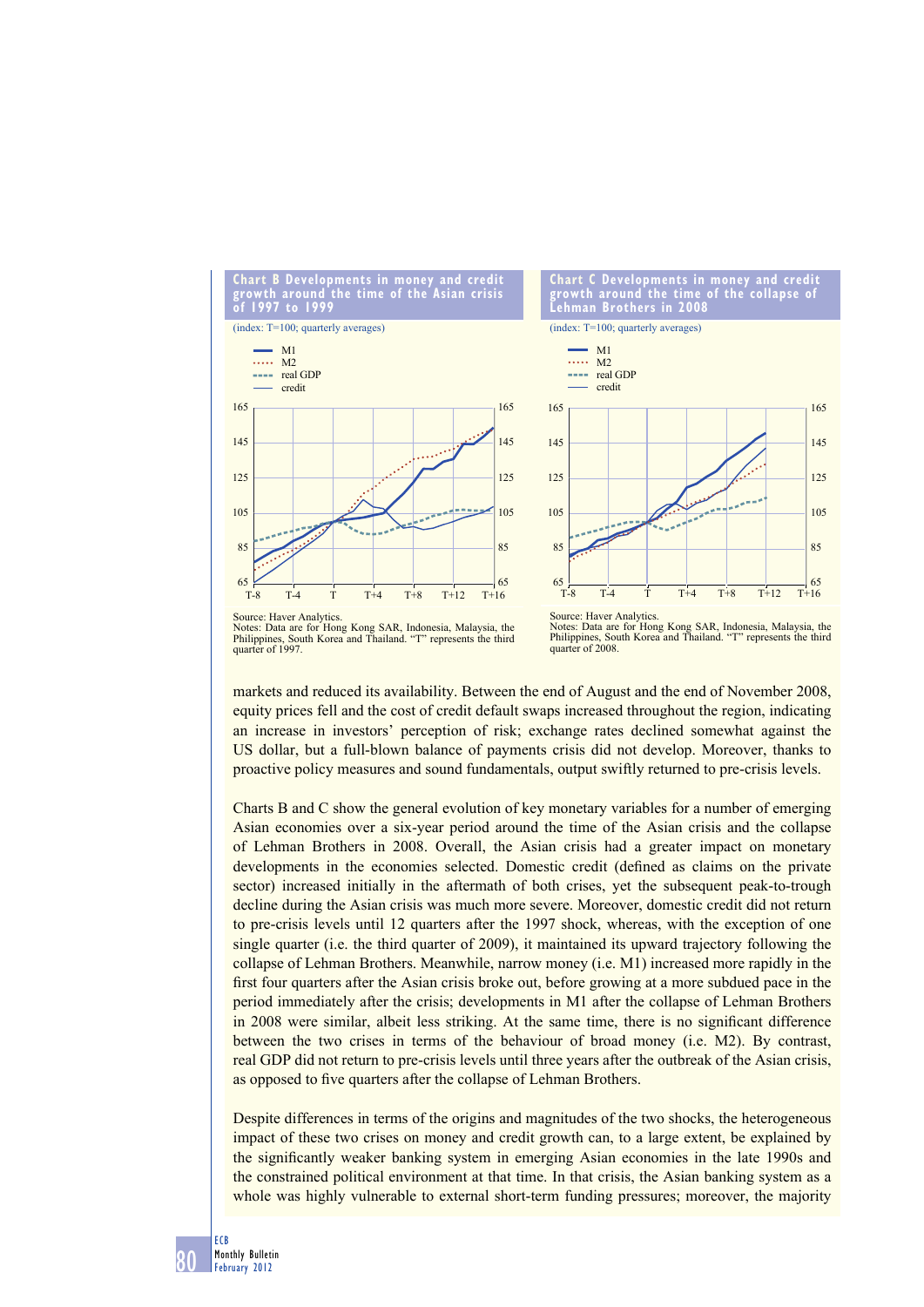Money and credit growth after economic and financial crises – a historical global perspective

of banks had invested too heavily in risky and poorly performing projects.<sup>8</sup> In addition, the monetary and interest rate policies of governments which had entered into IMF programmes were constrained by tight limits and conditions. On the other hand, in 2008 and the years that followed, governments were able to counter the external turmoil by easing monetary and fiscal policy in the presence of much improved fundamentals, benefiting from the restructuring and strengthening of banking systems that had taken place in the previous decade.

8 Corsetti, G., Pesenti, P. and Roubini, N., "What Caused the Asian Currency and Financial Crisis?", *Japan and the World Economy*, Vol. 11, No 3, 1998, pp. 305-373.

## **3 MAIN FACTORS DRIVING MONEY AND CREDIT GROWTH AROUND THE TIME OF CRISIS PERIODS**

Several factors account for the divergence of money and credit growth around the time of economic and financial crises in advanced economies. This section will review some of the main factors, as well as discuss factors which may be unique to recent years and thus imply possible deviations from historical averages.

## **APPROXIMATE CAUSES AND PROPAGATION CHANNELS OF CRISES**

Developments in monetary and credit aggregates around the time of recessions are likely to be determined by the approximate causes and principal propagation channels underlying an economic crisis. More specifically, the role played by financial factors in precipitating and propagating a crisis is likely to be of key importance in assessing developments in money and credit growth. Accordingly, there is a large body of economic literature considering the role of money and credit during recessions and financial crises from a historical perspective.<sup>12</sup> A key finding is that major global economic and financial crises are often preceded by high levels of money and credit growth (typically triggered by overly optimistic expectations of strong economic growth) and accompanied by macroeconomic imbalances such as budget or current account deficits, leading to an abundance of liquidity. In order to benefit from and participate in ongoing booms, market participants have an incentive to focus on shortterm capital gains, which increasingly become

decoupled from real productivity gains. A boom suddenly transforms into a bust when confidence in debtors' ability to honour their financial obligations is jolted or evaporates completely. As a consequence, asset prices drop sharply, the value of securities decreases significantly (or is erased entirely), and financial markets freeze up, partly fail or collapse completely.13 At a macroeconomic level, interaction between asset prices and money and credit takes place through a variety of channels. For example, asset price booms and busts affect demand for money, as the returns on various assets determine money holdings in the context of a broader portfolio allocation problem. Moreover, credit dynamics are affected by asset price booms and busts – e.g. via the balance sheets of nonfinancial corporations and households or other channels. More precisely, the borrowing constraints faced by such agents (arising from asymmetric information problems in credit markets) tighten when, following an asset

12 Literature on the role of money and credit in the macroeconomy over the business cycle ranges from the contributions of Irving Fisher (e.g. "The Debt-Deflation Theory of Great Depressions", *Econometrica*, Vol. 1, No 4, 1933, pp. 337-357), who discusses the role of monetary factors and debt deflation in propagating downturns, to those of Friedman and Schwartz, and Bernanke (see the publications referred to in footnotes 2 and 3 respectively in Box 1), who consider the role of money and credit in the Great Depression in the United States. For a more recent discussion of the role of money and credit in the macroeconomy, see the publication referred to in footnote 1 (particularly Chapter 1) and Freixas, X. and Rochet, J.-C., *Microeconomics of Banking*, MIT Press, 2008 (particularly Chapter 6), respectively.

13 See, for example, Kindleberger, C. and Aliber, R., *Manias, Panics, and Crashes: A History of Financial Crises*, Palgrave Macmillan, 2005, which provides detailed historical analysis of the role played by monetary and credit factors in financial crises, and the publication referred to in footnote 6, which looks in detail at the role played by debt in precipitating and propagating financial crises.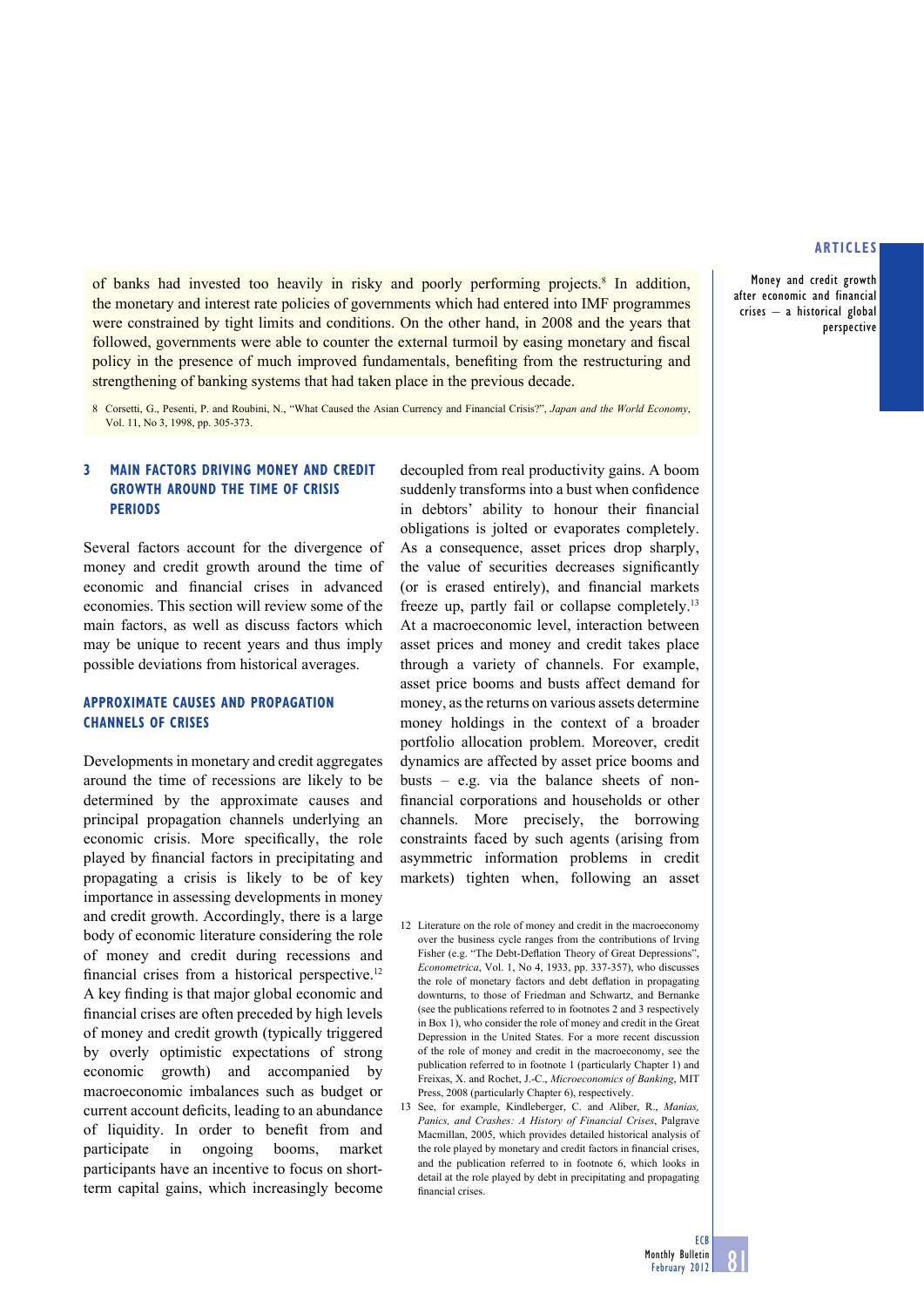price bust, their net worth decreases, thereby lowering the value of the collateral against which loans can be secured.<sup>14</sup>

The period since the Second World War has witnessed unprecedented expansion in the financial sector. This has coincided with important changes, such as the financial innovation, the easing of financial regulation and the financial globalisation observed in recent decades, particularly prior to the outbreak of the recent financial crisis.<sup>15</sup> As a result, along with several benefits, such as increased availability of credit to households and firms for consumption and investment purposes, these changes have also increased the importance of the financial sector, both as a source of instability and as a propagator of shocks originating elsewhere in the economy.

Evidence suggests that most of the recessions experienced in OECD economies since 1960 (i.e. the mid-1970s, the early 1980s, the early 1990s and the period from 2008 to 2010, as indicated in Chart 3) were also accompanied by financial crises spanning several countries. For example, as already shown, in a number of countries the recessions of the early 1990s and 2008-10 also featured a systemic banking crisis. Furthermore, there have also been waves in which asset price bubbles have burst<sup>16</sup> and credit growth has slowed, $17$  and these have tended to overlap with recessions (although they have also occurred at other times, such as the early 2000s; see Chart  $7^{18}$ .

Overall, the most far-reaching economic crises have been accompanied by some form of financial crisis unfolding in several countries simultaneously. Thus, it is not surprising that marked fluctuations in money and credit growth are observed around the time of most recessions. However, the past few years have been characterised by a deeper and more widespread economic and financial crisis.

The role played by the financial sector in originating and propagating the most recent crises is undisputed and is associated, for

#### **Chart 7 Asset price busts and slowdowns in credit growth**



Notes: 23 OECD countries are considered: 12 euro area countries and 11 other OECD countries (see footnote 5). For definitions of asset price busts and slowdowns in credit growth, see the main text and footnotes 16 and 17. Data on asset price busts are available only for the period from 1970 to 2008.

example, with bubbles in housing and mortgage markets and fundamental changes in the banking system (such as the expansion of securitisation

- 14 See the publication referred to in footnote 1 (particularly Chapter 6) for a more detailed overview of the channels linking asset prices, money and credit.
- 15 See, for example, Schularick, M. and Taylor, A., "Credit booms gone bust: monetary policy, leverage cycles and financial crises, 1870-2008", *NBER Working Paper Series,* No 15512, NBER, November 2009.
- 16 Asset price busts are identified for 17 OECD economies between 1970 and 2008 in Gerdesmeier, D., Reimers, H.E. and Roffia, B., "Asset price misalignments and the role of money and credit", *Working Paper Series*, No 1068, ECB, July 2009. The results are broadly similar if one uses the chronology (for 18 OECD economies between 1970 and 2007) in Alessi, L. and Detken, C., "Quasi real time early warning indicators for costly asset price boom/bust cycles: a role for global liquidity", *European Journal of Political Economy*, Vol. 27, No 3, 2011, pp.520-533.
- 17 Slowdowns in credit growth are defined here as periods when the growth rate of real domestic credit is negative.
- 18 For more evidence on the linkages between recessions and financial crises, see also: Claessens, S., Kose, M.A. and Terrones, M., "What happens during recessions, crunches and busts?" *Economic Policy*, Vol. 24, No 60, October 2009, pp. 653-700; and Claessens, S., Kose, M.A. and Terrones, M., "How do the business and financial cycles interact?", *Working Paper Series*, No 11/88, IMF, Washington DC, April 2011. These authors conclude that the interaction between macroeconomic and financial variables plays a key role in determining the severity and duration of recessions.

ECB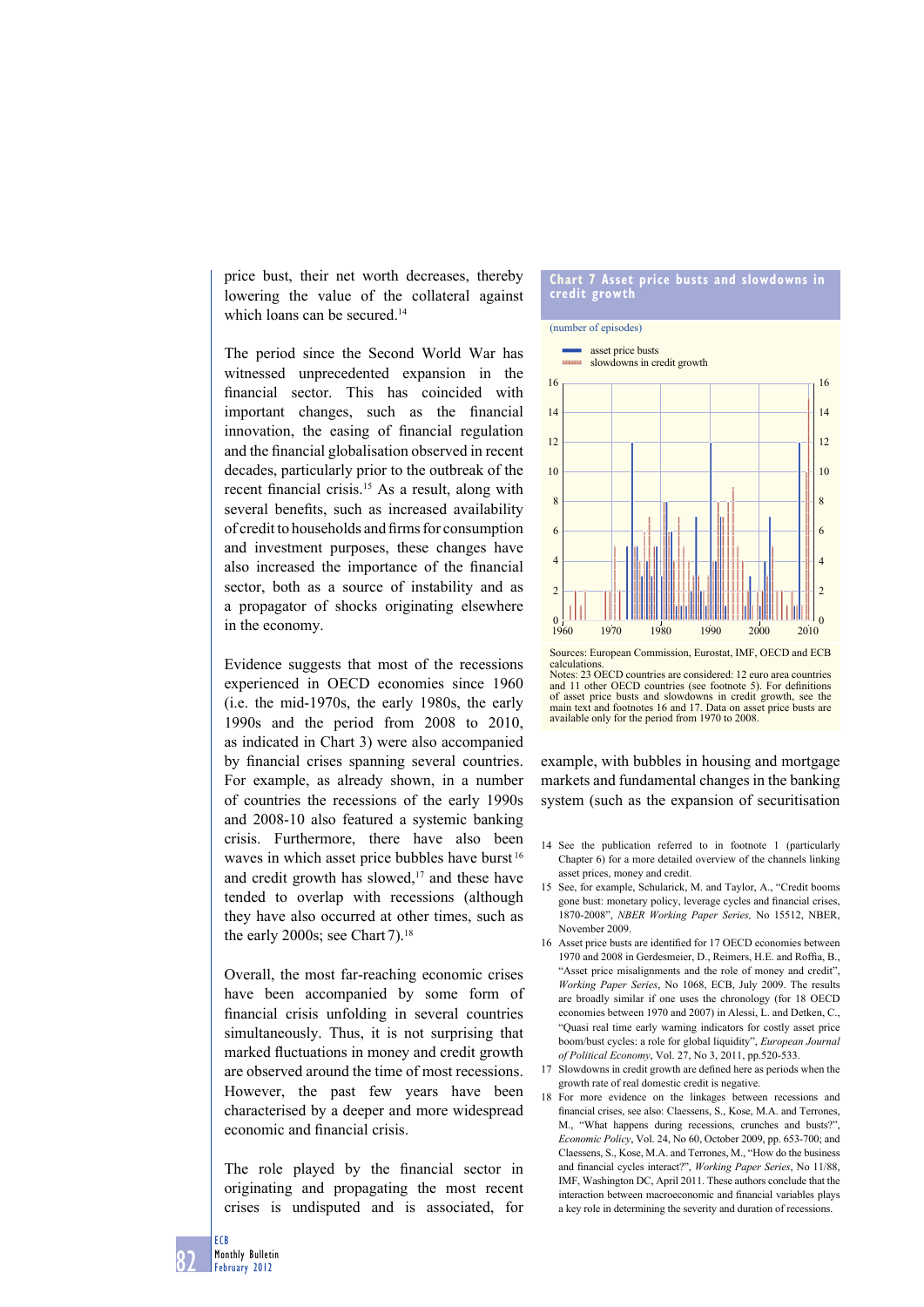Money and credit growth after economic and financial crises – a historical global perspective

markets).<sup>19</sup> Looking ahead, the unprecedented role played by banking and credit markets in recent crises, at least as regards the period since the Second World War, suggests that the possibility of euro area money and credit growth deviating from historical averages cannot be ruled out. One particular feature of recent years is the historically very high levels of indebtedness on the part of both the private and public sector in most OECD countries.20 This suggests that, following a recession, one might expect the recovery in credit growth to be weaker than usual, as economic agents may attempt – or be forced – to limit their indebtedness in order to prevent it from reaching unsustainable levels. This may, therefore, signal a need for more drastic restructuring, which could delay a more dynamic recovery in real GDP in several advanced economies, including the euro area. Thus, weaker credit growth is likely to affect economic activity, which, owing to structural factors, will also have a dampening effect on money and credit growth for a prolonged period of time.

## **INTERNATIONAL DIMENSION OF CRISES**

The international dimension is also likely to be an important aspect in explaining money and credit growth around the time of recessions and banking crises. Of course, the severity, propagation and duration of economic and financial turmoil will be amplified in the case of a widespread international crisis that results in negative spillovers for the domestic economy and offers little scope for taking advantage of economic expansion abroad.

The analysis presented above suggests that several episodes have seen crises experienced by a number of economies simultaneously. Another aspect which is of relevance here is the fact that systemic events in the global economy (particularly in major economies) have, over the past 50 years, been more frequent in times of relatively strong growth in global liquidity, as measured by the rates of growth of global monetary and credit aggregates. Thus, to the extent that liquidity conditions in major advanced economies are increasingly interrelated, and given the increasingly integrated nature of global financial markets, global liquidity conditions can have important implications for domestic economies and need to be taken into account.

Developments in real broad money growth around the time of recessions have tended to vary depending on whether global liquidity levels are relatively moderate or abundant. In the case of the former, there is only a mild, short-lived moderation in real broad money growth, while in the case of the latter, there is a protracted decline in real broad money growth during the recovery. Developments in the euro area during and after the recent recession are broadly in line with patterns observed in the presence of abundant global liquidity (see Chart  $8$ ),<sup>21</sup> and similar evidence can be found for real domestic credit growth. Such evidence is consistent with the view that global liquidity reached buoyant levels before the recession, with a significant correction taking place only after 2009.

The reason why developments in money and credit vary depending on the level of global liquidity is that global liquidity conditions, international capital flows and domestic money and credit are directly linked through various channels, as captured by the balance of payments and its monetary presentation. First, international capital flows, which include transactions with the domestic

- 20 See Reinhart, C. and Rogoff, K., "A Decade of Debt", *NBER Working Paper Series*, No 16827, NBER, February 2011. The authors demonstrate that in recent years the public debt of advanced economies has reached levels not witnessed since the end of the Second World War, standing at levels even higher than those observed during the First World War and the Great Depression. The same applies to private debt levels. Reinhart and Rogoff's results underline that, as an empirical regularity, historical highs in terms of leverage have very often been associated with slower economic growth.
- 21 For the purposes of this analysis, abundant global liquidity is defined as global broad money growth and global domestic credit growth above the 66th percentile. Growth below this threshold is classified as moderate global liquidity.

<sup>19</sup> See, for example, Brunnermeier, M., "Deciphering the liquidity and credit crunch 2007-2008", *Journal of Economic Perspectives*, Vol. 23, No 1, 2009, pp. 77-100.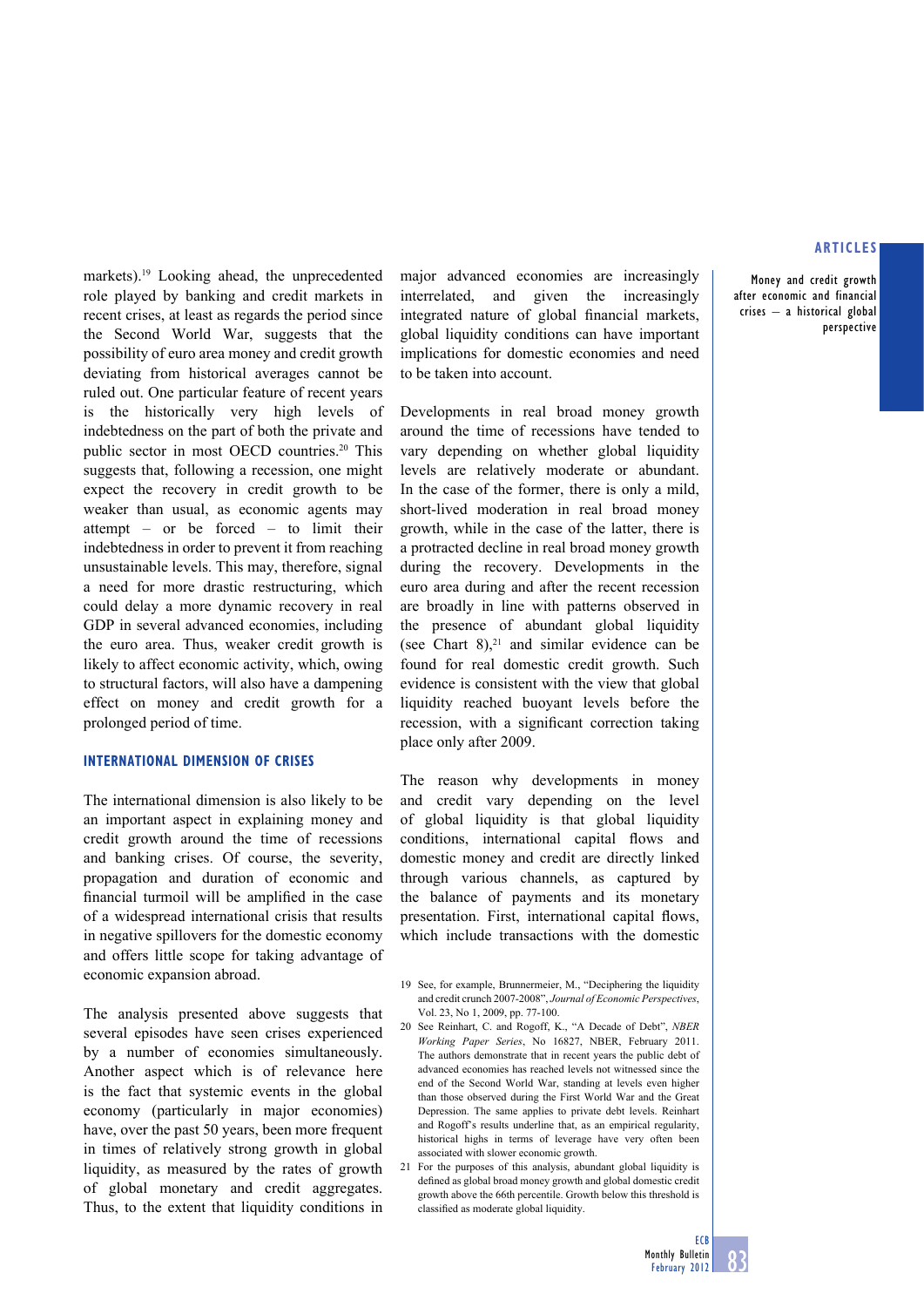

and 11 other OECD countries (see footnote 5). Period represents the first year of recession. For definitions of abundant and moderate global liquidity, see footnote 21.

money-holding sector (including securities issued by this sector) which are settled via the resident banking sector, lead to changes both in banks' net external asset position and, often, in the overall stock of money. Thus, capital inflows can, under certain circumstances, contribute to growth in domestic monetary aggregates and, at times, to excessive money growth. Similarly, capital outflows can constrain the availability of money – and ultimately credit – in the domestic economy, with adverse consequences for the financial sector and the real economy. In fact, there is some related evidence suggesting that, on average, countries which were net importers of capital prior to a recession experience a sharper decline in their stock of money than those that were net exporters of capital. Second, the availability of cross-border finance can have a direct impact on domestic credit over and above that implied by domestic monetary conditions. Indeed, cross-border interbank lending is one channel through which the domestic banking system can extend credit above and beyond the limitations established by the available pool of domestic funding.

This helps to explain why the dynamics of credit growth are likely to be more pronounced than those of money around the time of crisis periods.

Overall, the international dimension is an important aspect when assessing patterns in money and credit growth around the time of crisis periods. Indeed, the international dimension of the recent crisis is undoubtedly highly significant, though by no means unprecedented among OECD countries given the demise of the Bretton Woods system and the progressive liberalisation of global capital flows in the  $1970s$ <sup>22</sup> That being said, this particular crisis has been the most internationally widespread since the Second World War, indicating that this factor may also be a source of deviation from historical averages.

## **ECONOMIC POLICIES AND OTHER FACTORS**

As the severity of the recent economic and financial crisis has been unprecedented, at least since the Second World War, policy-makers in several advanced economies have implemented some equally unprecedented economic policy measures. Certain measures have been aimed specifically at supporting domestic credit growth, which is considered to be an important aspect of the recovery. With domestic credit being the main counterpart of broad money, this has also affected developments in monetary aggregates. Unparalleled economic policy measures, including non-standard monetary policy measures, are likely to account for the fact that euro area money and credit growth has not deviated significantly from historical averages for crisis periods over the past three to four years. For example, the ECB's non-standard monetary policy measures have been instrumental in supporting the euro area banking system, considerably improving the liquidity situation. There is also some evidence suggesting that these measures have helped to prevent a

<sup>22</sup> It should be noted that, since most of the crises in the sample considered coincide with an absence of capital controls, it is difficult to assess the impact that such controls have on money and credit dynamics around the time of crisis periods.